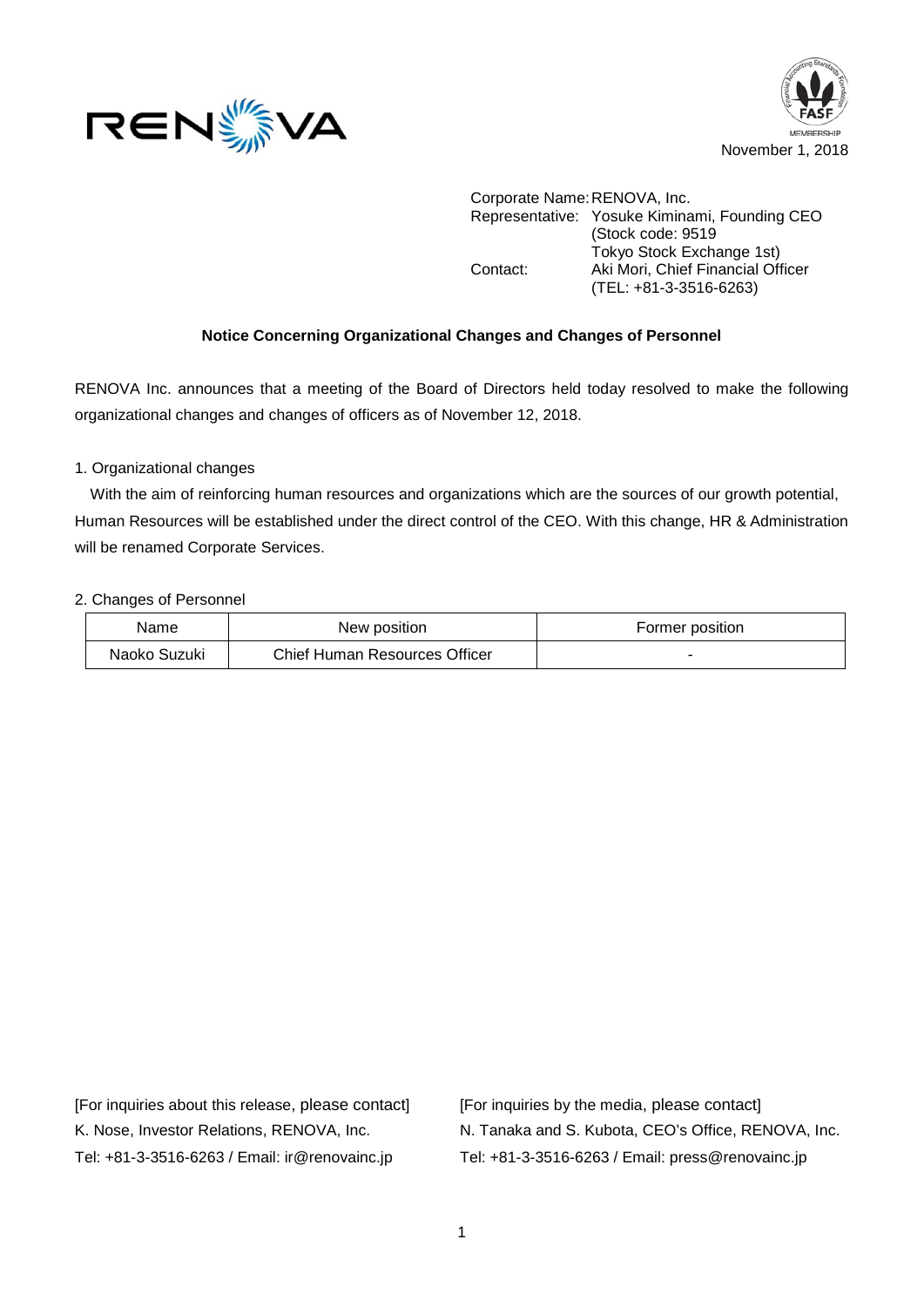# (Reference) New management system effective from November 12, 2018

## 1. Board of Directors

| Title                               | Name              |
|-------------------------------------|-------------------|
| Executive Chairman                  | Sachio Semmoto    |
| Founding CEO                        | Yosuke Kiminami   |
| First Independent External Director | Tadashi Mizushima |
| Independent External Director       | Rie Murayama      |
| Independent External Director       | Hideki Minamikawa |
| Independent External Director       | Norichika Kanie   |
| Independent External Director       | Yukio Takeuchi    |
| Independent External Director       | Hisashi Yoshikawa |

# 2. Audit & Supervisory Board

| Title                                                           | Name               |
|-----------------------------------------------------------------|--------------------|
| Full-time Audit & Supervisory Board Member                      | Yuji Shibata       |
| Independent External Audit &<br><b>Supervisory Board Member</b> | Noriyasu Kaneko    |
| Independent External Audit &<br><b>Supervisory Board Member</b> | Toshiki Sada       |
| Independent External Audit &<br><b>Supervisory Board Member</b> | Hiroyuki Wakamatsu |

### 3. Execution Team

| Title                                                                                | Name            |
|--------------------------------------------------------------------------------------|-----------------|
| Founding CEO                                                                         | Yosuke Kiminami |
| COO                                                                                  | Isamu Suyama    |
| <b>CTO</b>                                                                           | Tomokazu Ogawa  |
| CFO                                                                                  | Aki Mori        |
| <b>Executive Officer</b><br>Head of Geothermal Development and<br>the CEO's Office   | Tomofumi Imaoka |
| <b>Executive Officer</b><br>Head of Project Management and<br>Wind Power Development | Kiyohiko Fukuma |
| <b>Executive Officer</b><br><b>Head of Global Business</b>                           | Naoyuki Miyabe  |
| Chief Human Resources Officer                                                        | Naoko Suzuki    |